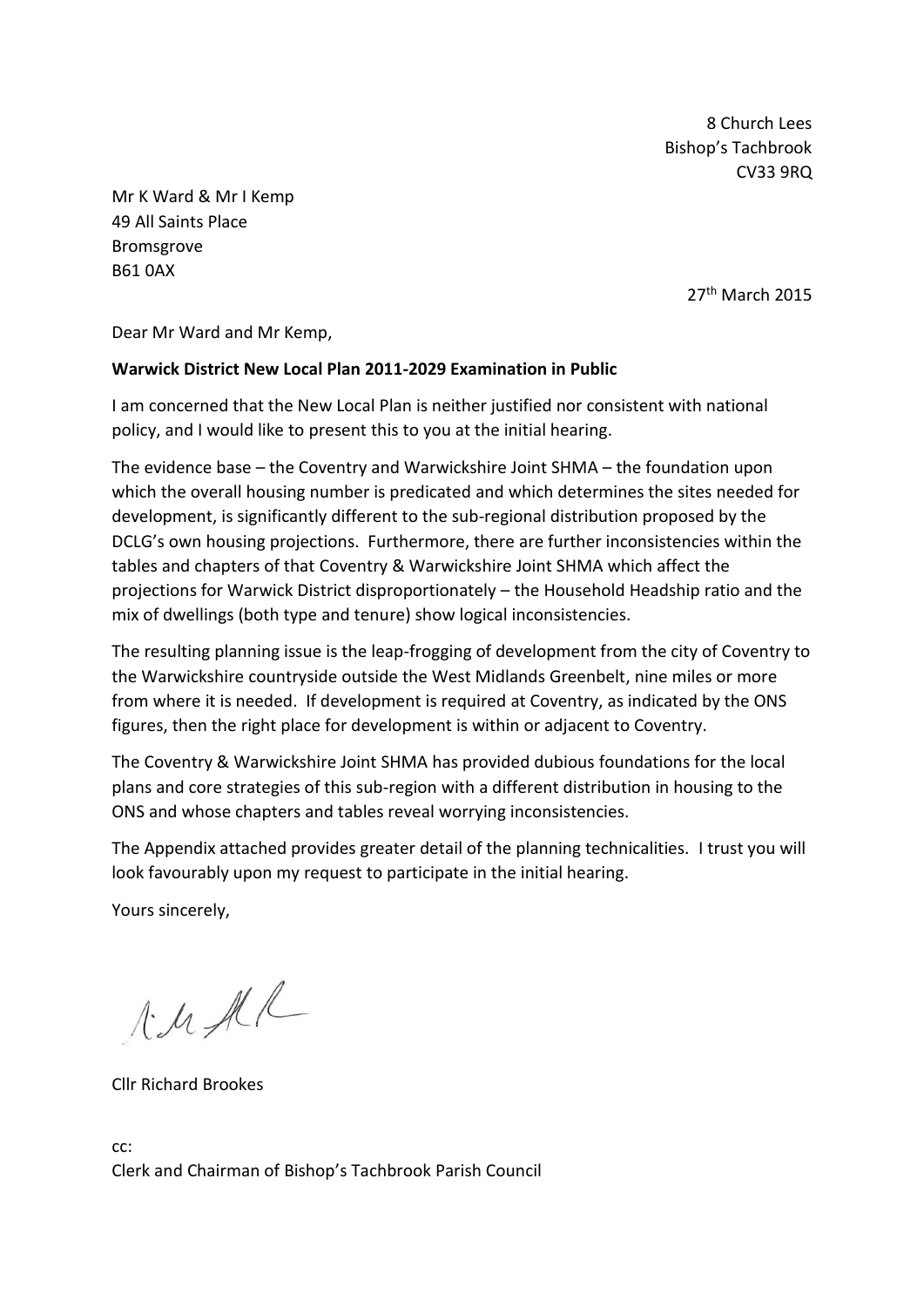# **Appendix A**

### **A1 Cov. & Warks. Joint SHMA v ONS population forecasts – discrepancy of distribution**

Shortly after publication of WDC's Draft Local Plan, on 29 May 2014, the ONS published the latest projections for population growth. This projects a population change over the plan period 2011-29 is 15300 (16700 for 2011-31). This is a substantial difference to the GLHearn Coventry & Warwickshire Joint SHMA (CWJSHMA) report, which was published in November 2013. The CWJSHMA shows at Table 50 under PROJ1A a projection of 23800 from 2011-31 for Warwick District. Pro rata the CWJSHMA is 21400 over the 2011-2029 plan period for Warwick District. The CWJSHMA appears to have over-forecast by 40% of the 29 May 2014 ONS projections. This discrepancy persists in the most recent 10 March 2015 ONS projections. Table 2 below shows this difference in population predictions.

Table 2 CWJSMA and ONS population changes by LPA in Coventry & Warwickshire

|                                                  | <b>SHMA</b> | 2012-based SNPP | <b>Difference</b> |
|--------------------------------------------------|-------------|-----------------|-------------------|
| Coventry                                         | 48,760      | 84,144          | 35,384            |
| <b>North Warwickshire</b>                        | 4.527       | 3,782           | $-746$            |
| <b>Nuneaton &amp; Bedworth</b>                   | 18.202      | 13,189          | $-5.014$          |
| <b>Rugby</b>                                     | 26,346      | 15,647          | $-10,699$         |
| <b>Stratford-on-Avon</b>                         | 15,960      | 10,683          | $-5,277$          |
| <b>Warwick</b>                                   | 23,858      | 16,754          | $-7,104$          |
| <b>HMA</b><br><b>CONTRACTOR</b><br>$\sim$ $\sim$ | 137,653     | 144,198         | 6,546             |

|  |  | Figure 2: Population growth in the SHMA and 2012-based SNPP (2011-31) |
|--|--|-----------------------------------------------------------------------|

Source: ONS/ JGC

Notable from Table 2 above is that compared to the ONS, the CWJSHMA significantly underpredicts population growth associated with the city of Coventry, and significantly overpredicts the population change in the shire districts and boroughs. This translates into an under-provision of new dwellings for Coventry and an over-provision in the Warwickshire districts, as shown in Table 6 below.

| <b>Housing Need per</b><br><b>Annum</b> | <b>SNPP_Adj</b><br>(SHMA core<br>output) | <b>Final SHMA</b><br>conclusion | 2012-based<br><b>SNPP</b> | Part return to<br>trend |
|-----------------------------------------|------------------------------------------|---------------------------------|---------------------------|-------------------------|
| Coventry                                | 1,179                                    | 1.180                           | 1.885                     | 1.811                   |
| <b>North Warwickshire</b>               | 165                                      | 175                             | 159                       | 204                     |
| <b>Nuneaton &amp; Bedworth</b>          | 494                                      | 495                             | 394                       | 422                     |
| <b>Rugby</b>                            | 658                                      | 660                             | 441                       | 453                     |
| <b>Stratford-on-Avon</b>                | 538                                      | 570                             | 463                       | 508                     |
| <b>Warwick</b>                          | 718                                      | 720                             | 564                       | 606                     |
| <b>TOTAL (HMA)</b>                      | 3,753                                    | 3,800                           | 3,906                     | 4,004                   |

|  | Figure 6: | <b>Estimated Housing Need per Annum - Alternative Demographic-Led Scenarios</b> |  |  |  |
|--|-----------|---------------------------------------------------------------------------------|--|--|--|
|--|-----------|---------------------------------------------------------------------------------|--|--|--|

The ONS predictions show that compared to the CWJSHMA more housing is required in Coventry and less in the Warwickshire LPAs. Expressed as a yearly figure, this is 564 dwellings per annum rather than the 720 of the CWJSHMA for Warwick District, and this has important consequences for the 5-year Housing Land Supply.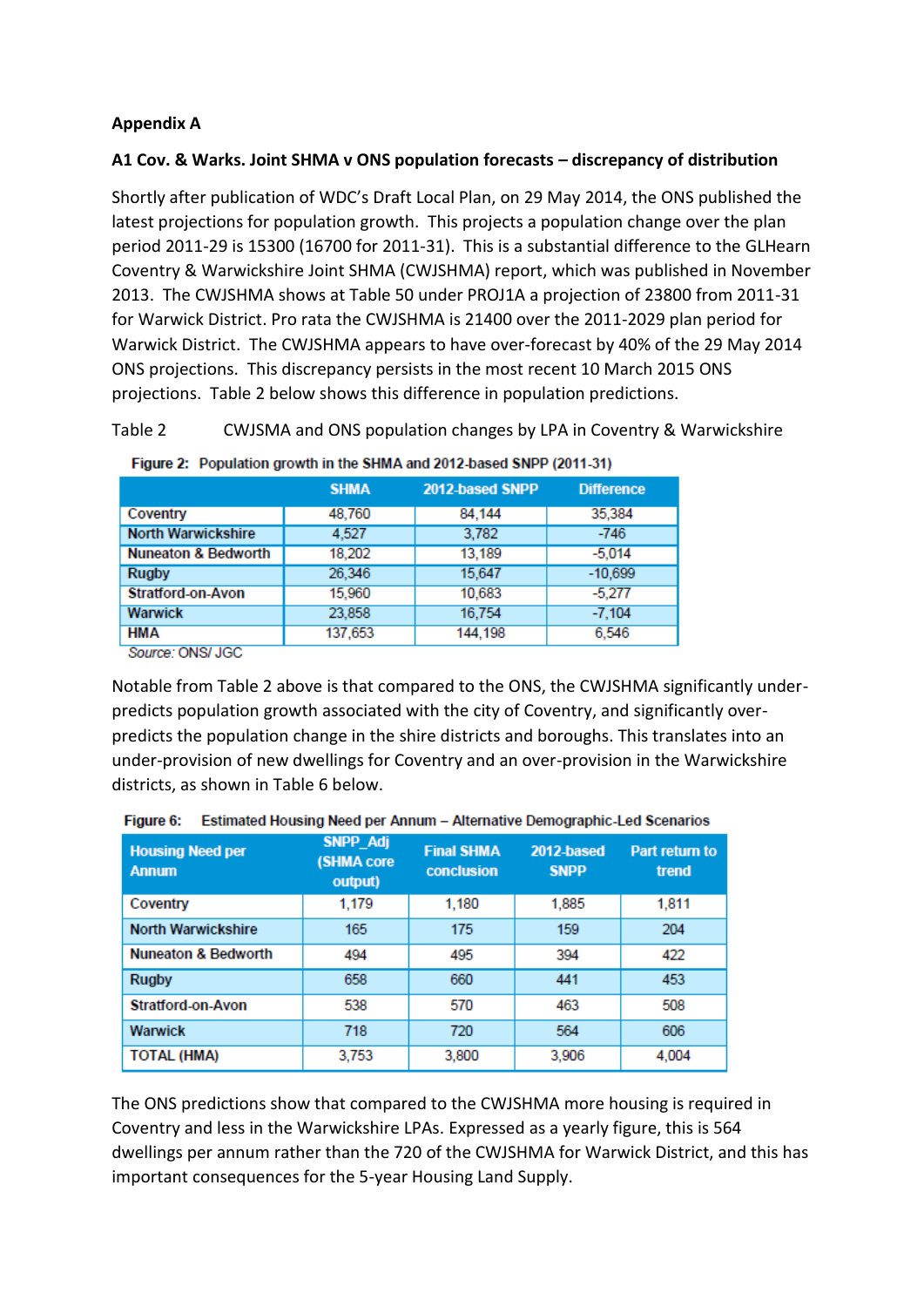### **A2 Inconsistent logic between HHR and mix of dwelling type and tenures**

The CWJSHMA compounds this error for Warwick District by using a Household Headship Ratio (HHR) based upon trend data, without reflecting on the implications of this when compared to the Affordable and Market Housing mixes as shown elsewhere in the CWJSHMA at Tables 79 and 80. The last row of Table 50 of the CWJSHMA reveals an HHR of 1.66 people per new dwelling. However, for this to be realistic, it would require that either

a) most of the new Market Housing would be occupied each by an average of 1 person (see Table A below), or

| .           |     |           |                |           |            |  |
|-------------|-----|-----------|----------------|-----------|------------|--|
|             |     |           |                |           | pph        |  |
| %Affordable |     | 40% type  | proportion pph |           | cumulative |  |
|             |     | 40% 1-bed | 35%            | 1.0       | 0.14       |  |
|             |     | 40% 2-bed | 30%            | 2.5       | 0.30       |  |
| Affordable  |     | 40% 3-bed | 30%            | 3.5       | 0.42       |  |
|             | 40% | $4 +$ bed | 5%             | 4.5       | 0.09       |  |
|             |     | 60% 1-bed | 10%            | 1.0       | 0.06       |  |
| Market      |     | 60% 2-bed | 30%            | 1.0       | 0.18       |  |
|             |     | 60% 3-bed | 40%            | 1.0       | 0.24       |  |
|             | 60% | 4+bed     | 20%            | 1.9       | 0.23       |  |
|             |     |           |                | TOTAL pph | 1.66       |  |

Table A

b) that the affordable housing is under-occupied compared to the market housing (see Table B next page).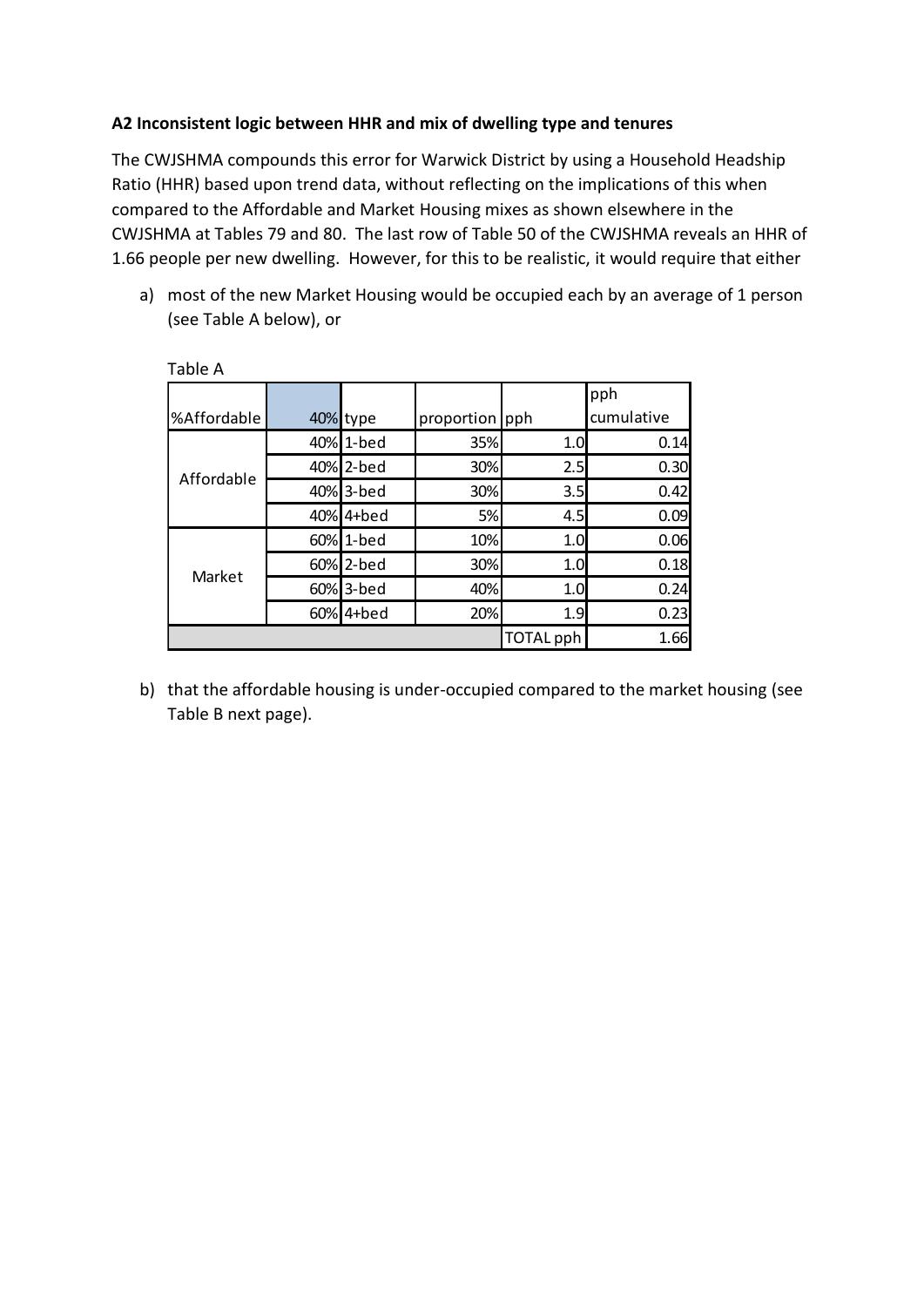| ט טושו      |  |           |                |                  |            |  |
|-------------|--|-----------|----------------|------------------|------------|--|
|             |  |           |                |                  | pph        |  |
| %Affordable |  | 40% type  | proportion pph |                  | cumulative |  |
|             |  | 40% 1-bed | 35%            | 1.0              | 0.14       |  |
|             |  | 40% 2-bed | 30%            | 1.0              | 0.12       |  |
| Affordable  |  | 40% 3-bed | 30%            | 1.5              | 0.18       |  |
|             |  | 40% 4+bed | 5%             | 2.5              | 0.05       |  |
|             |  | 60% 1-bed | 10%            | 1.0              | 0.06       |  |
| Market      |  | 60% 2-bed | 30%            | 1.5              | 0.27       |  |
|             |  | 60% 3-bed | 40%            | 2.0              | 0.48       |  |
|             |  | 60% 4+bed | 20%            | 3.0              | 0.36       |  |
|             |  |           |                | <b>TOTAL</b> pph | 1.66       |  |

The former is surely unlikely, given that the cost of a modest new 3-bedroom dwelling is £340,000; the latter is surely unlikely in the context of the Government's abolition of the Spare Bedroom Subsidy. Table C below shows that 2.1 is a realistic HHR for new dwellings. In terms of the CWJSHMA, this means that either the HHR are too low for the new dwellings, or that the proposed mix of new dwellings should be skewed more towards 1-bed or 2-bed dwellings – from the CWJSHMA's 50% 1- & 2-bed towards over 70%.

|               |            |                |           | pph        |
|---------------|------------|----------------|-----------|------------|
| %Affordable   | 40% type   | proportion pph |           | cumulative |
|               | 40% 1-bed  | 0.35           | 1.00      | 0.14       |
|               | 40% 2-bed  | 0.30           | 2.50      | 0.30       |
| Affordable    | 40% 3-bed  | 0.30           | 3.50      | 0.42       |
|               | 40% 4+ bed | 0.05           | 4.50      | 0.09       |
|               | 60% 1-bed  | 0.10           | 1.00      | 0.06       |
| <b>Market</b> | 60% 2-bed  | 0.30           | 1.50      | 0.27       |
|               | 60% 3-bed  | 0.40           | 2.00      | 0.48       |
|               | 60% 4+bed  | 0.20           | 3.00      | 0.36       |
|               |            |                | TOTAL pph | 2.12       |

Table C

Table B

At the more realistic value of HHR of 2.1, this means that the housing requirement in the 2011-2029 plan period for the CWJSHMA Warwick District population figures of 21400 is 10,200, not 12,960 dwellings. Expressed as a yearly figure, this is 567 dwellings per annum rather than the 720 of the CWJSHMA for Warwick District, and this has important consequences for the 5-year Housing Land Supply too.

Although this was presented for officers to consider (I responded with this table to the Publication Draft Local Plan), the point made was ignored.